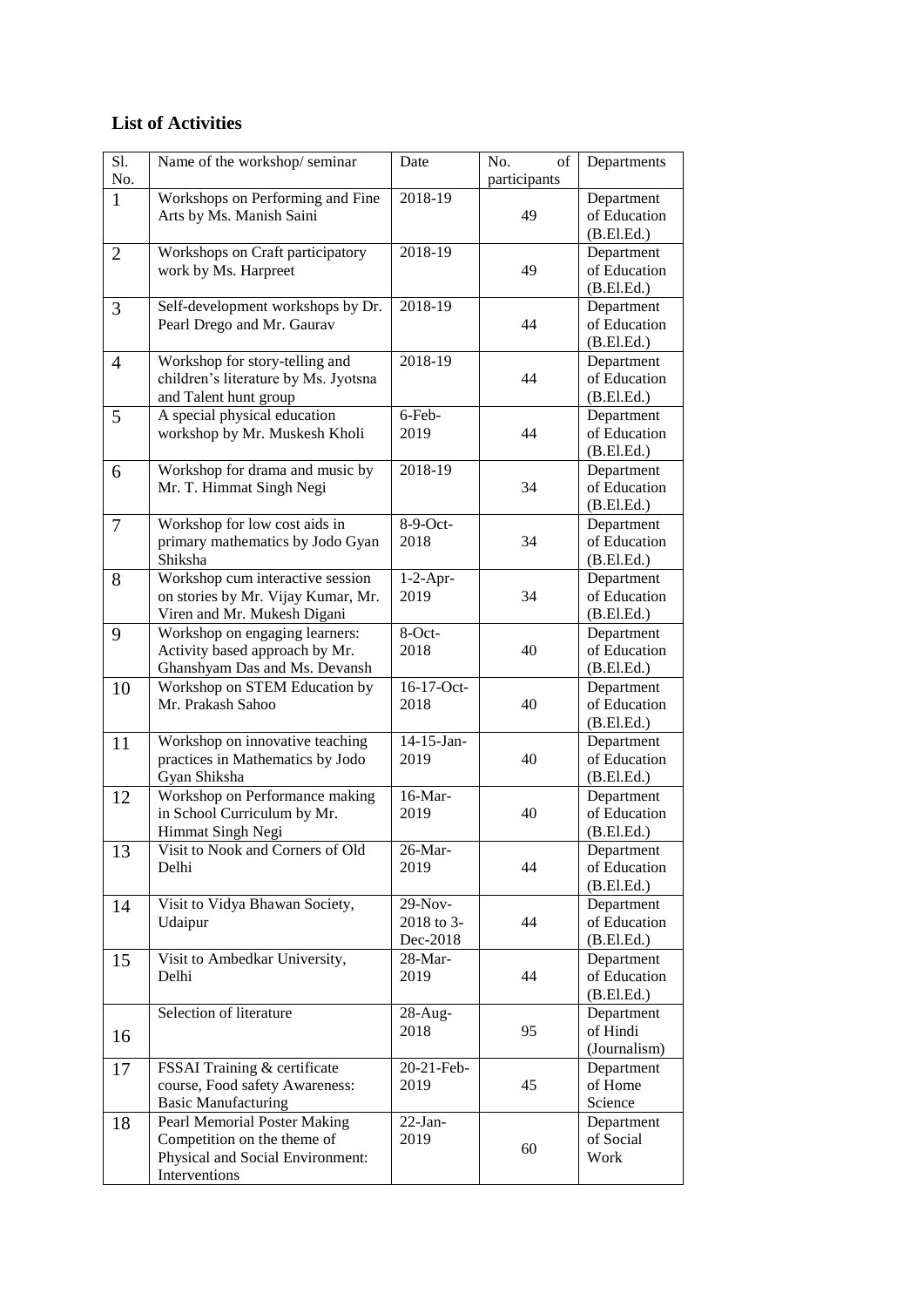| 19 | Lecture on Corporate Social<br>Responsibility to Social Innovation<br>Group in collaboration with Tata<br>Power Delhi Distribution Limited<br>(TPDDL) - Team of Tata Power<br>Delhi Distribution Limited<br>(TPDDL)                                          | $2-Apr-$<br>2019        | 100 | Department<br>of Social<br>Work                                                                                             |
|----|--------------------------------------------------------------------------------------------------------------------------------------------------------------------------------------------------------------------------------------------------------------|-------------------------|-----|-----------------------------------------------------------------------------------------------------------------------------|
| 20 | Lecture on Career Counselling -<br>Mr. Ramendra Mishra                                                                                                                                                                                                       | 4-Apr-<br>2019          | 32  | Department<br>of Social<br>Work                                                                                             |
| 21 | Orientation Programme - Dr.<br>Rashmi Jain, Mr. Anto P.C., Dr.<br>Archana Kaushik, Ms. Rachna<br>Nain, Ms. Nalini Dixit, Ms.<br>Jaspreet, Ms. Ritu Sharma, Ms.<br>Apoorva, Ms. Priyanka Yadav, Ms.<br>Charu Sethi, Ms. Tripti Oberai, and<br>Mr. Faisal Shah | 20-23-Jul-<br>2018      | 110 | Department<br>of Social<br>Work                                                                                             |
| 22 | Lecture on the Juvenile Justice Act,<br>2015, POCSO Act and Child<br>Protection Services - Ms. Ruchika<br>Singhla, Ms. Seema Khandekar,<br>Ms. Pooja & Ms. Rama Bharti                                                                                       | 9-Oct-<br>2018          | 110 | Department<br>of Social<br>Work                                                                                             |
| 23 | NGO meet on the theme of<br><b>Emerging Trends in Social Work</b><br>Profession - Representative from<br>various organization                                                                                                                                | $29$ -Oct-<br>2018      | 124 | Department<br>of Social<br>Work                                                                                             |
| 24 | Lecture on Career Counselling and<br>Future Prospects in Social Work -<br>Ms. S. Eeshwarna                                                                                                                                                                   | $5-Nov-$<br>2018        | 40  | Department<br>of Social<br>Work                                                                                             |
| 25 | Diwali Mela Roshanara- Deepon<br>Ke Sang                                                                                                                                                                                                                     | 30-Nov-<br>2018         | 113 | Department<br>of Social<br>Work                                                                                             |
| 26 | National Workshop on Smart<br>Agriculture: A Blend of Traditional<br>Wisdom and Modern Technology                                                                                                                                                            | $29 - 31 -$<br>Mar-2016 | 200 | Department<br>of Geography                                                                                                  |
| 27 | Understanding the Food Label,                                                                                                                                                                                                                                | 7-Oct-<br>2016          | 60  | Department<br>of Home<br>Science<br>Department<br>of Hindi<br>Department<br>of Social<br>Work<br>Department<br>of Geography |
| 28 | National Conference on Disaster<br>Management                                                                                                                                                                                                                | 28-Mar-<br>2018         | 40  | Department<br>of Geography                                                                                                  |
| 29 | <b>Educational Tour: Indore-Mandu-</b><br>Ujjain                                                                                                                                                                                                             | 8-12-Nov-<br>2017       | 55  | Department<br>of Hindi<br>(Journalism)                                                                                      |
| 30 | Orientation                                                                                                                                                                                                                                                  | 2017-18                 | 32  | Department<br>of Hindi<br>(Journalism)                                                                                      |
| 31 | Hindi Day                                                                                                                                                                                                                                                    | 2017-18                 | 95  | Department<br>of Hindi<br>(Journalism)                                                                                      |
| 32 | Special Lecture                                                                                                                                                                                                                                              | $2017 - 18$             | 75  | Department<br>of Hindi<br>(Journalism)                                                                                      |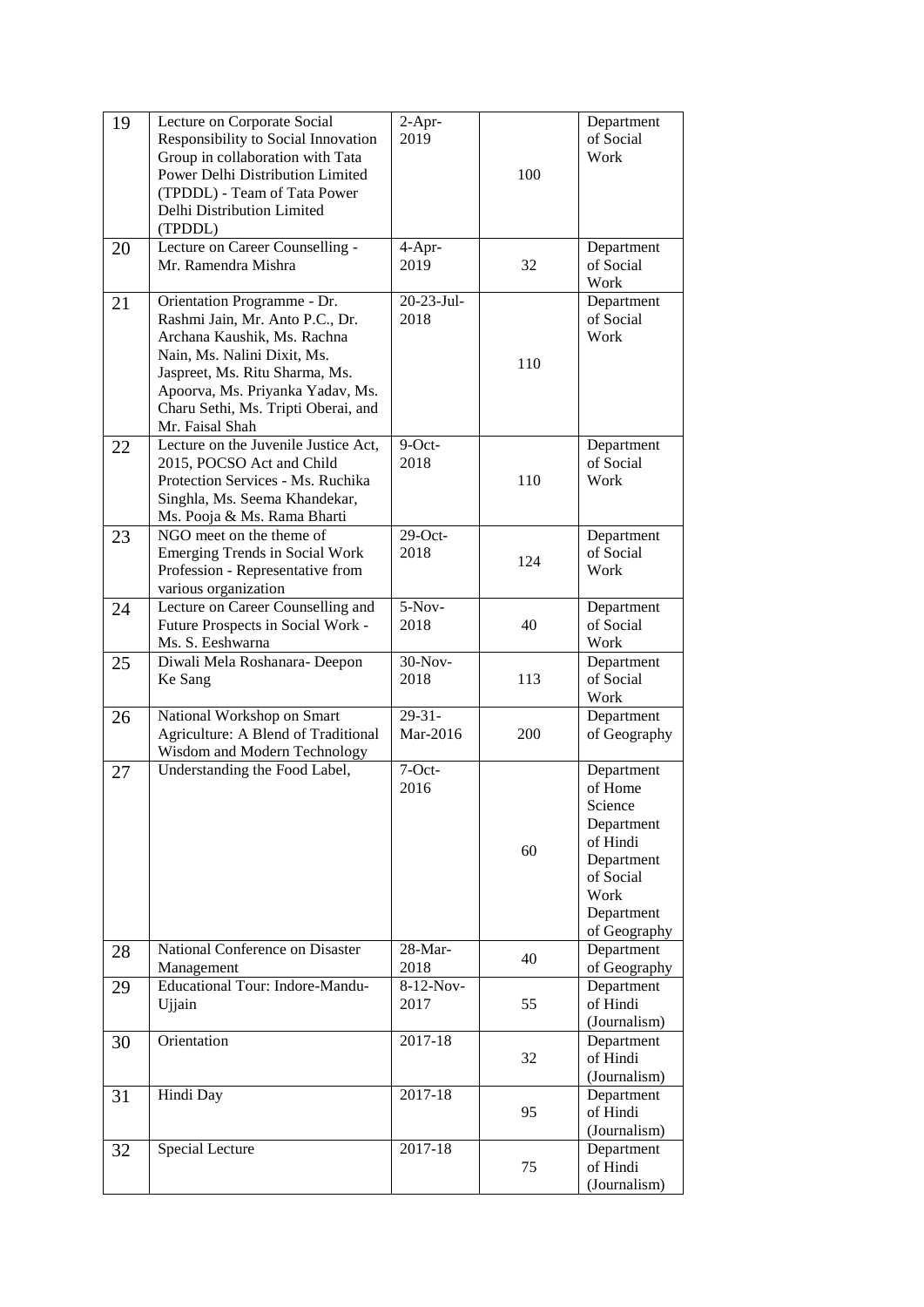| 33 | <b>Educational Tour : Parliament</b>   | 30-Oct-     |     | Department   |
|----|----------------------------------------|-------------|-----|--------------|
|    | <b>Building</b>                        | 2017        |     | of Hindi     |
|    |                                        |             | 60  | (Journalism) |
|    |                                        |             |     | $B.A. (H) -$ |
|    |                                        |             |     | Generic      |
|    |                                        |             |     | Elective     |
| 34 | Workshop on "When Skills               | $3-Apr-$    |     | Department   |
|    | Speak"(SPSS) in collabration with      | 2018        | 54  | of Social    |
|    | Lily Foundation - Mr. Paresh           |             |     | Work         |
|    | Kumar & Mr. Ayush Patel                |             |     |              |
| 35 | Lecture on "History of Social          | 12-Apr-     |     | Department   |
|    | Welfare Administration, Fund           | 2018        |     | of Social    |
|    | Raising and Role of Social Welfare     |             | 35  | Work         |
|    | Administration in different            |             |     |              |
|    | settings" - Dr. Archana Kaushik        |             |     |              |
| 36 | Lecture on Corporate Social            | $16$ -Apr-  |     | Department   |
|    | Responsibility; Management of          | 2018        |     | of Social    |
|    | Human Service Organization - Dr.       |             | 37  | Work         |
|    | Seema Sharma                           |             |     |              |
| 37 | Lecture on Research Methodology        | $16$ -Apr-  |     | Department   |
|    | and Statistic - Dr. Tushti Bhardwaj    | 2018        | 34  | of Social    |
|    |                                        |             |     | Work         |
| 38 | Lecture on Statistic in Research       | $17-Apr-$   |     | Department   |
|    | Process - Mr. Gaurav Rana              | 2018        | 35  | of Social    |
|    |                                        |             |     | Work         |
| 39 | Lecture on Counseling for Youth -      | $21-Apr-$   |     | Department   |
|    | Ms. Shashi Rani                        | 2018        | 28  | of Social    |
|    |                                        |             |     | Work         |
|    | Lecture on Women and Child             | $21-Apr-$   |     | Department   |
| 40 | Health - Ms. Pooja Rani                | 2018        | 25  | of Social    |
|    |                                        |             |     | Work         |
| 41 | Orientation Programme - Dr.            | 20-22-Jul-  |     | Department   |
|    | Budhaditya Das, Mr. Pawan, Mr.         | 2017        |     | of Social    |
|    | Shubham, Dr. Seema Sharma, Dr.         |             | 140 | Work         |
|    | Shashi Dev, Dr. Meena Sawaria,         |             |     |              |
|    | Dr. Vijay Pandey, Dr. Abhishweta       |             |     |              |
|    | Jha, and Dr. Preeti Jha                |             |     |              |
| 42 | NGO Meet-Social Justice and            | $12$ -Oct-  |     | Department   |
|    | Sustainable Development-Gender,        | 2017        | 150 | of Social    |
|    | Health and Education                   |             |     | Work         |
| 43 | <b>Educational Tour: Indore-Mandu-</b> | 8-12-Nov-   |     | Department   |
|    | Ujjain                                 | 2017        | 55  | of Hindi     |
|    |                                        |             |     | (Journalism) |
| 44 | Orientation                            | $2017 - 18$ |     | Department   |
|    |                                        |             | 32  | of Hindi     |
|    |                                        |             |     | (Journalism) |
| 45 | Hindi Day                              | 2017-18     |     | Department   |
|    |                                        |             | 95  | of Hindi     |
|    |                                        |             |     | (Journalism) |
| 46 | Special Lecture                        | 2017-18     |     | Department   |
|    |                                        |             | 75  | of Hindi     |
|    |                                        |             |     | (Journalism) |
| 47 | <b>Educational Tour : Parliament</b>   | $30$ -Oct-  |     | Department   |
|    | <b>Building</b>                        | 2017        |     | of Hindi     |
|    |                                        |             | 60  | (Journalism) |
|    |                                        |             |     | $B.A. (H) -$ |
|    |                                        |             |     | Generic      |
|    |                                        |             |     | Elective     |
| 48 | <b>Essay Writing Competition</b>       | $13-Nov-$   | 65  | Department   |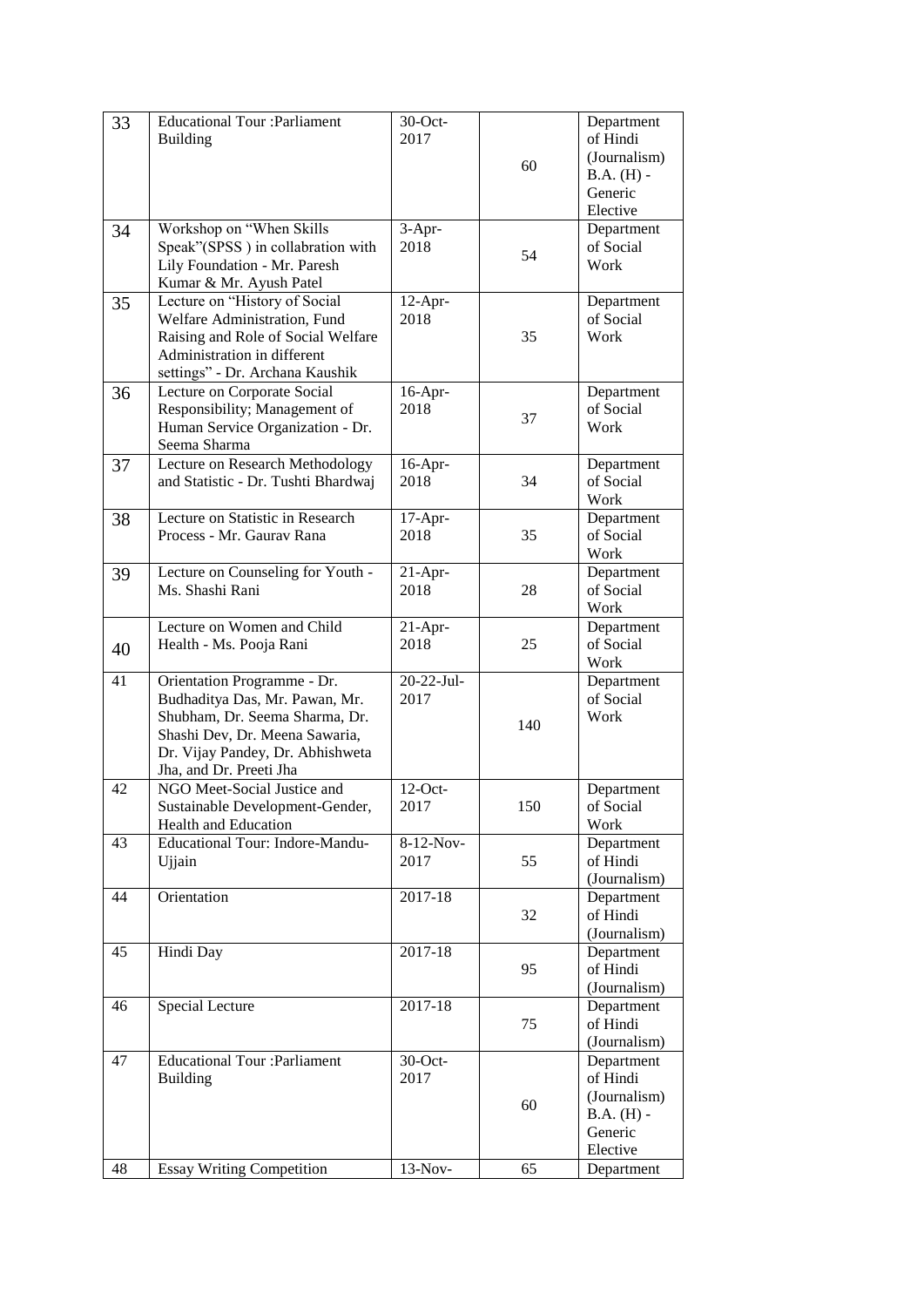|    |                                    | 2017        |     | of Hindi                |
|----|------------------------------------|-------------|-----|-------------------------|
|    |                                    |             |     | (Journalism)            |
|    |                                    |             |     | B.A.                    |
|    |                                    |             |     | (Programme)             |
| 49 | Hindi Day (Cold Speech, Debate     | 5-Sep-      |     | Department              |
|    | Contention, Advertisement Writing, | 2017        |     | of Hindi                |
|    | Self-Composed Poetry)              |             |     | (Journalism)            |
|    |                                    |             |     | Department              |
|    |                                    |             |     | of Geography            |
|    |                                    |             | 120 |                         |
|    |                                    |             |     | Department<br>of Social |
|    |                                    |             |     | Work                    |
|    |                                    |             |     |                         |
|    |                                    |             |     | Department              |
|    |                                    |             |     | of Education            |
|    |                                    |             |     | (B.El.Ed.)              |
| 50 | Special Lecture - Print Madhyam -  | $23-Sep-$   |     | Department              |
|    | Designing Vibhag - Sh. Naveen Kr.  | 2016        | 72  | of Hindi                |
|    | Raman                              |             |     | (Journalism)            |
| 51 | Special Lecture - Radio            | 28-Sep-     |     | Department              |
|    | Karyakaram Nirman - Sh. Arunesh    | 2016        | 65  | of Hindi                |
|    | Kumar                              |             |     | (Journalism)            |
| 52 | Special Lecture - TV Tachniqui aur | $7-Oct-$    |     | Department              |
|    | Production - Sh. Arunesh Kumar     | 2016        | 79  | of Hindi                |
|    |                                    |             |     | (Journalism)            |
| 53 | Special Lecture - Cinema ki        | $20$ -Oct-  |     | Department              |
|    | Nirman Prakriya - Sh. Mrigank      | 2016        | 69  | of Hindi                |
|    | Prabhakar                          |             |     | (Journalism)            |
| 54 | Special Lecture - Cinema ke vividh | $20$ -Oct-  |     | Department              |
|    | roop - Sh. Shailesh Tiwari         | 2016        | 82  | of Hindi                |
|    |                                    |             |     | (Journalism)            |
| 55 | Special Lecture - Cinema ka budget | $20$ -Oct-  |     | Department              |
|    | aur bazaar tha cinema tachniq aur  | 2016        | 80  | of Hindi                |
|    | nirdeshan - Sh. Deepak Dua         |             |     | (Journalism)            |
| 56 | Special Lecture - "Film nirmaan    | $22$ -Oct-  |     | Department              |
|    | evam photoshoot" - Camera, Shots,  | 2016        |     | of Hindi                |
|    | Angles, aur Photography - Sh.      |             | 91  | (Journalism)            |
|    | Virendra Khanna                    |             |     |                         |
| 57 | Special Lecture - Vritchitra,      | $22$ -Oct-  |     | Department              |
|    | Photography evam Videography -     | 2016        | 78  | of Hindi                |
|    | Sh. G. Prashad                     |             |     | (Journalism)            |
| 58 | Special Lecture - Photography,     | $22$ -Oct-  |     | Department              |
|    | Pravidhi aur Prakar - Sh. Deepak   | 2016        | 65  | of Hindi                |
|    | Sharma                             |             |     | (Journalism)            |
| 59 | Poet Conference (Courtesy of Delhi | 25-Feb-     |     | Department              |
|    | Library) on Hindi day              | 2017        | 60  | of Education            |
|    |                                    |             |     | (B.El.Ed.)              |
| 60 | Self Development Workshops by      | 2016-17     |     | Department              |
|    | Dr Pearl Drego and Dr Smita Gupta  |             | 41  | of Education            |
|    |                                    |             |     | (B.EI.Ed.)              |
| 61 | Workshop on Techniques of Telling  | 2016-17     |     | Department              |
|    | a Story by Ms. Jyotsna             |             | 41  | of Education            |
|    |                                    |             |     | (B.El.Ed.)              |
| 62 | Workshop on Art and Craft by Ms.   | $2016 - 17$ |     | Department              |
|    |                                    |             |     |                         |
|    | Harpreet                           |             | 54  | of Education            |
|    |                                    |             |     | (B.El.Ed.)              |
| 63 | Workshop on Theatre by Mr.         | 2016-17     |     | Department              |
|    | Manisha Saini                      |             | 54  | of Education            |
|    |                                    |             |     | (B.El.Ed.)              |
| 64 | Workshop on Theatre in Education   | 2016-17     | 47  | Department              |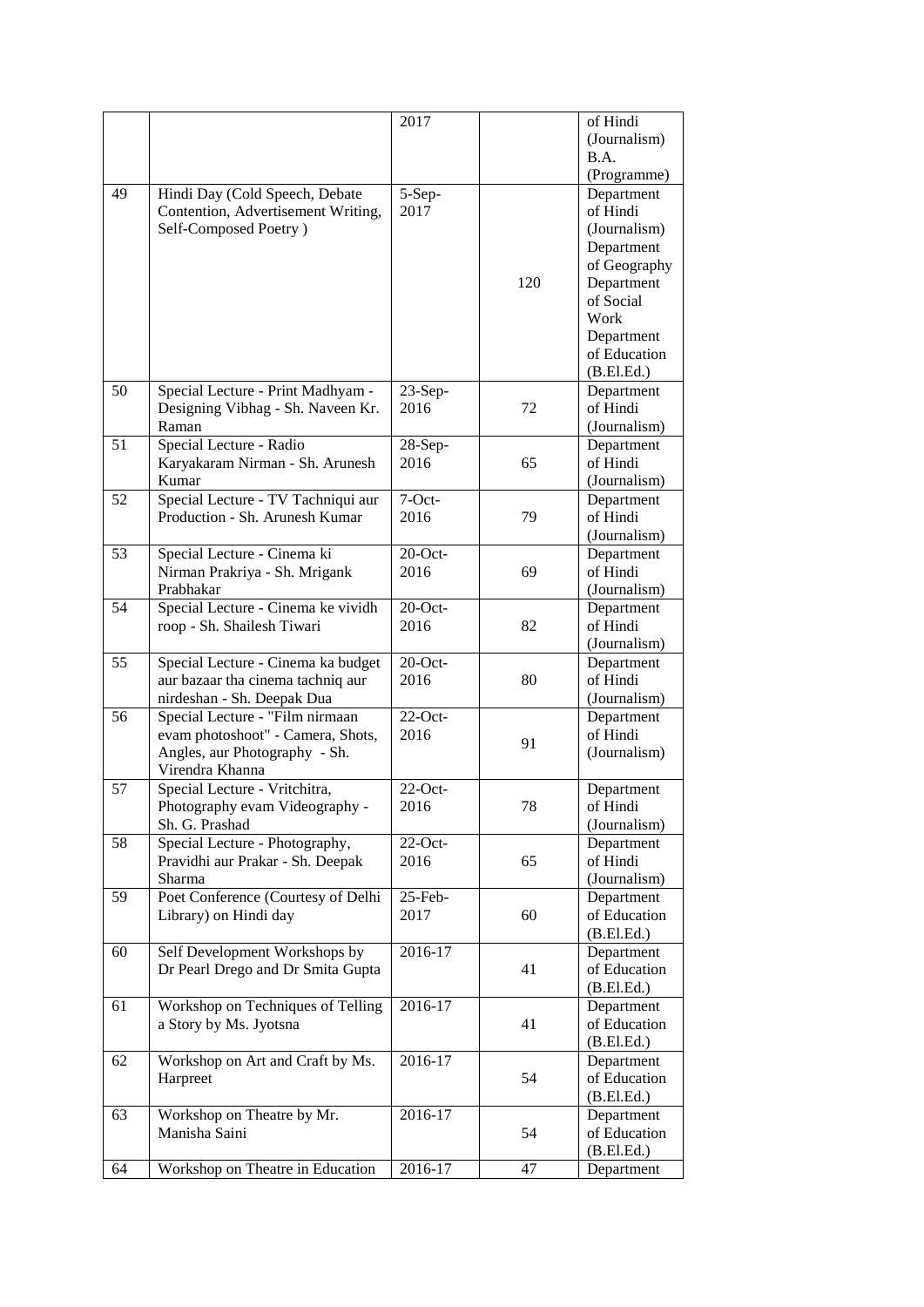|    | by Dr Akhilesh and Mr. Manish                                   |                  |     | of Education |
|----|-----------------------------------------------------------------|------------------|-----|--------------|
|    | Saini                                                           |                  |     | (B.El.Ed.)   |
| 65 | Innovative school visit to                                      | 2016-17          |     | Department   |
|    | Samavesh, in Panna, Madhya                                      |                  | 47  | of Education |
|    | Pradesh                                                         |                  |     | (B.EI.Ed.)   |
| 66 | Educational Tour (Mount Abu and                                 | 14-18-Feb-       |     | Department   |
|    | Udaipur)                                                        | 2017             | 46  | of Hindi     |
|    |                                                                 |                  |     | (Journalism) |
| 67 | Special Lecture - TV Program -                                  | 6-Mar-           |     | Department   |
|    | Script lekhan (Samachar bulletin                                | 2017             | 88  | of Hindi     |
|    | evam anya karyakaram) - Sh. Raj                                 |                  |     | (Journalism) |
|    | Chawla                                                          |                  |     |              |
| 68 | Special Lecture - Janmadhyamo ki                                | 7-Mar-           |     | Department   |
|    | bhasha - Dr. Harnek Singh Gill                                  | 2017             | 75  | of Hindi     |
|    |                                                                 |                  |     | (Journalism) |
| 69 | <b>Orientation Programme</b>                                    | 23-Aug-          |     | Department   |
|    | Mr. Neeraj Rajpoot: ABP News                                    | 2016             | 30  | of Hindi     |
|    | Senior Journalist                                               |                  |     | (Journalism) |
| 70 | <b>Educational Tour :Science Building</b>                       | 16-Sep-          |     | Department   |
|    | (Early Printing Process)                                        | 2016             | 21  | of Hindi     |
|    |                                                                 |                  |     | (Journalism) |
| 71 | Special Lecture - Print Madhyam -                               | 20-Sep-          |     | Department   |
|    | Report Lekhan evam Samachar                                     | 2016             | 55  | of Hindi     |
|    | Prastuti - Sh. Sanjeev Kr. Gupta                                |                  |     | (Journalism) |
| 72 | Orientation Programme - Ms.                                     | $20 - 24 -$ Jul- |     | Department   |
|    | Priyanka Yadav, Ms. Taruna, Dr.                                 | 2015             |     | of Social    |
|    | Archana Shawshilya, Dr. Roshni                                  |                  |     | Work         |
|    | Devi, Dr. Reema Lamba, Dr.                                      |                  | 145 |              |
|    | Upasna Seth, Dr. Ritu Sharma, Dr.                               |                  |     |              |
|    | Asha Sharma, Dr. Rashmi Sharma,                                 |                  |     |              |
| 73 | Ms. Ritu, Dr. and Poonam Lakra<br>Workshop: child sexual abuse: | $8-Aug-$         |     | Department   |
|    | prevention and coping strategies -                              | 2015             | 54  | of Social    |
|    | Mrs. Bhawna Malik                                               |                  |     | Work         |
| 74 | Workshop: Media and Theatre as                                  | 18-Aug-          |     | Department   |
|    | an important tool in Social Work -                              | 2015             | 150 | of Social    |
|    | Mr. Hemant Raipuria                                             |                  |     | Work         |
| 75 | Workshop; Fund Raising and                                      | $19-Aug-$        |     | Department   |
|    | Proposal Making - Ms. Swati Singh                               | 2015             | 54  | of Social    |
|    |                                                                 |                  |     | Work         |
| 76 | Workshop: Possibilities - Mr.                                   | $22-Aug-$        |     | Department   |
|    | Abhishek Thakur, Mr. Vinay                                      | 2015             | 54  | of Social    |
|    | Suhalka                                                         |                  |     | Work         |
| 77 | NGO Meet on the theme of                                        | $26$ -Oct-       |     | Department   |
|    | <b>Strengthning Field Work:</b>                                 | 2015             |     | of Social    |
|    | Integration of Theory into Practice -                           |                  | 140 | Work         |
|    | Representatives from various                                    |                  |     |              |
|    | organization                                                    |                  |     |              |
| 78 | Diwali Mela on the theme of Girl                                | $29$ -Oct-       |     | Department   |
|    | Child's Right to Education                                      | 2015             | 149 | of Social    |
|    |                                                                 |                  |     | Work         |
| 79 | Orientation Programme - Ms.                                     | 20-24-Jul-       |     | Department   |
|    | Priyanka Yadav, Ms. Taruna, Dr.                                 | 2015             |     | of Social    |
|    | Archana Shawshilya, Dr. Roshni                                  |                  |     | Work         |
|    | Devi, Dr. Reema Lamba, Dr.                                      |                  | 145 |              |
|    | Upasna Seth, Dr. Ritu Sharma, Dr.                               |                  |     |              |
|    | Asha Sharma, Dr. Rashmi Sharma,                                 |                  |     |              |
|    | Ms. Ritu, Dr. and Poonam Lakra                                  |                  |     |              |
| 80 | Workshop: child sexual abuse:                                   | 8-Aug-           | 54  | Department   |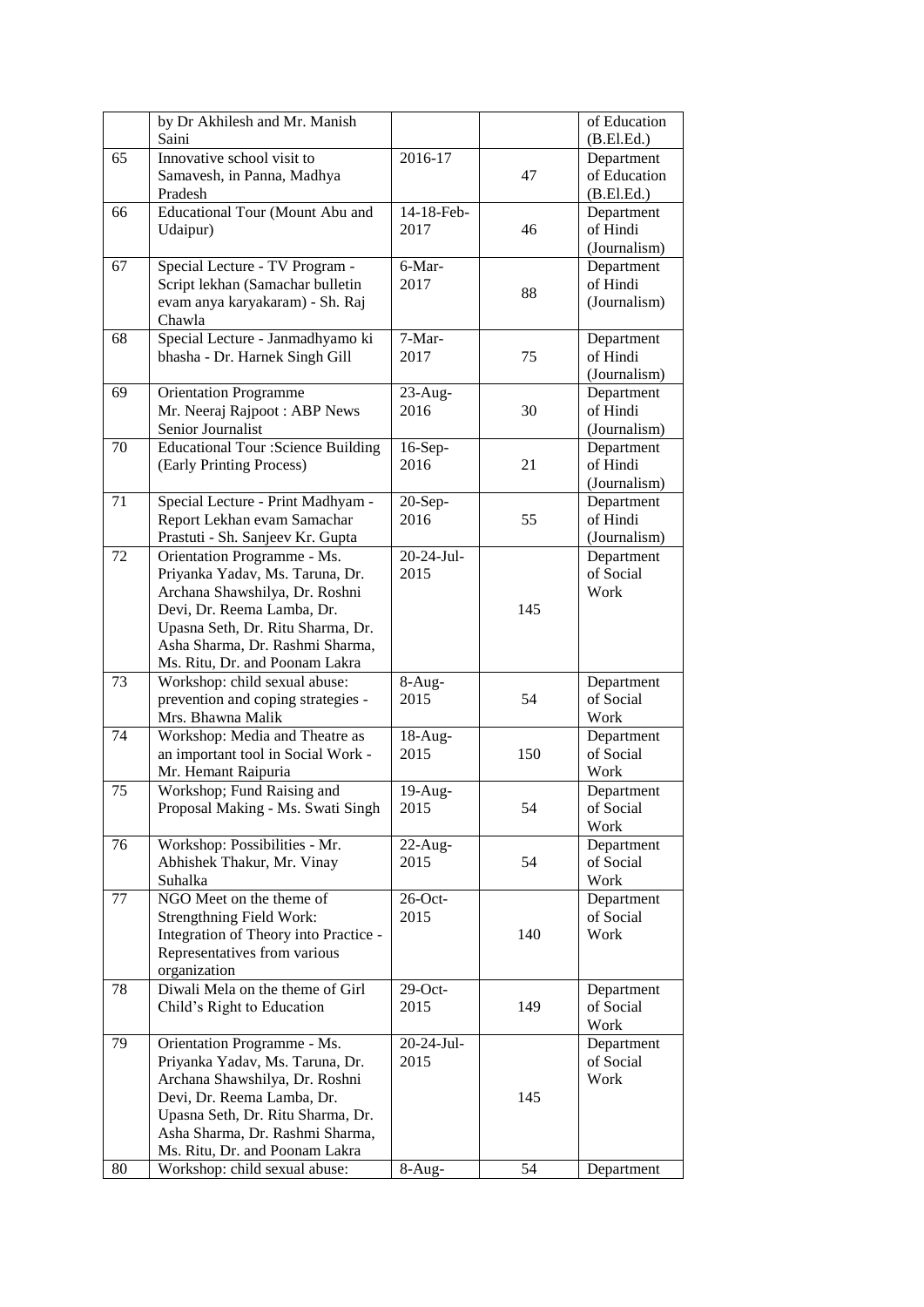|    | prevention and coping strategies -    | 2015       |     | of Social    |
|----|---------------------------------------|------------|-----|--------------|
|    | Mrs. Bhawna Malik                     |            |     | Work         |
| 81 | Workshop: Media and Theatre as        | $18-Aug-$  |     | Department   |
|    | an important tool in Social Work -    | 2015       | 150 | of Social    |
|    | Mr. Hemant Raipuria                   |            |     | Work         |
| 81 | Workshop; Fund Raising and            | $19-Aug-$  |     | Department   |
|    | Proposal Making - Ms. Swati Singh     | 2015       | 54  | of Social    |
|    |                                       |            |     | Work         |
| 82 | Workshop: Possibilities - Mr.         | $22$ -Aug- |     | Department   |
|    | Abhishek Thakur, Mr. Vinay            | 2015       | 54  | of Social    |
|    | Suhalka                               |            |     | Work         |
| 83 | NGO Meet on the theme of              | $26$ -Oct- |     | Department   |
|    | <b>Strengthning Field Work:</b>       | 2015       |     | of Social    |
|    | Integration of Theory into Practice - |            | 140 | Work         |
|    | Representatives from various          |            |     |              |
|    | organization                          |            |     |              |
| 84 | Diwali Mela on the theme of Girl      | $29$ -Oct- |     | Department   |
|    | Child's Right to Education            | 2015       | 149 | of Social    |
|    |                                       |            |     | Work         |
| 85 | Orientation Programme - Ms.           | 20-24-Jul- |     | Department   |
|    | Priyanka Yadav, Ms. Taruna, Dr.       | 2015       |     | of Social    |
|    | Archana Shawshilya, Dr. Roshni        |            |     | Work         |
|    | Devi, Dr. Reema Lamba, Dr.            |            | 145 |              |
|    | Upasna Seth, Dr. Ritu Sharma, Dr.     |            |     |              |
|    | Asha Sharma, Dr. Rashmi Sharma,       |            |     |              |
|    | Ms. Ritu, Dr. and Poonam Lakra        |            |     |              |
| 86 | Special Lecture -Community Radio      | 28-Aug-    |     | Department   |
|    | Radio Tachniq evam Sampadan -         | 2014       | 72  | of Hindi     |
|    | Sh. Sushant Mohan                     |            |     | (Journalism) |
| 87 | Special Lecture -Janmadhyam ke        | $29-Aug-$  |     | Department   |
|    | roop me radio                         | 2014       |     | of Hindi     |
|    | Lok sewa tha vyavasayik radio         |            | 72  | (Journalism) |
|    | nizikaran aur swayaytta ka prashan    |            |     |              |
|    | - Sh. Sushant Mohan                   |            |     |              |
| 88 | Special Lecture - Karyakaram          | $30-Aug-$  |     | Department   |
|    | nirman ki prakriya                    | 2014       |     | of Hindi     |
|    | Editing                               |            |     | (Journalism) |
|    | News bulletin                         |            | 71  |              |
|    | Interview                             |            |     |              |
|    | Feature types and Production          |            |     |              |
|    | Script - Sh. Sushant Mohan            |            |     |              |
| 89 | Selection of literature               | $2-Sep-$   |     | Department   |
|    |                                       | 2014       | 99  | of Hindi     |
|    |                                       |            |     | (Journalism) |
| 90 | Special Lecture -Hindi blogging       | $5-Sep-$   |     | Department   |
|    | and emagazine - Pushkar Pushp         | 2014       | 80  | of Hindi     |
|    |                                       |            |     | (Journalism) |
| 91 | Newcomer Ceremony                     | $16-Sep-$  |     | Department   |
|    |                                       | 2014       | 95  | of Hindi     |
|    |                                       |            |     | (Journalism) |
| 92 | Special Lecture -Special lecture on   | $25-Sep-$  |     | Department   |
|    | visual                                | 2014       | 88  | of Hindi     |
|    | communication - Mohammad              |            |     | (Journalism) |
|    | Ashraf Ali                            |            |     |              |
| 93 | Special Lecture -Special lecture on   | $26-Sep-$  |     | Department   |
|    | TV                                    | 2014       | 88  | of Hindi     |
|    | programme production -                |            |     | (Journalism) |
|    | Mohammad Ashraf Ali                   |            |     |              |
| 94 | Special Lecture - Special lecture on  | $21-Oct$ - | 86  | Department   |